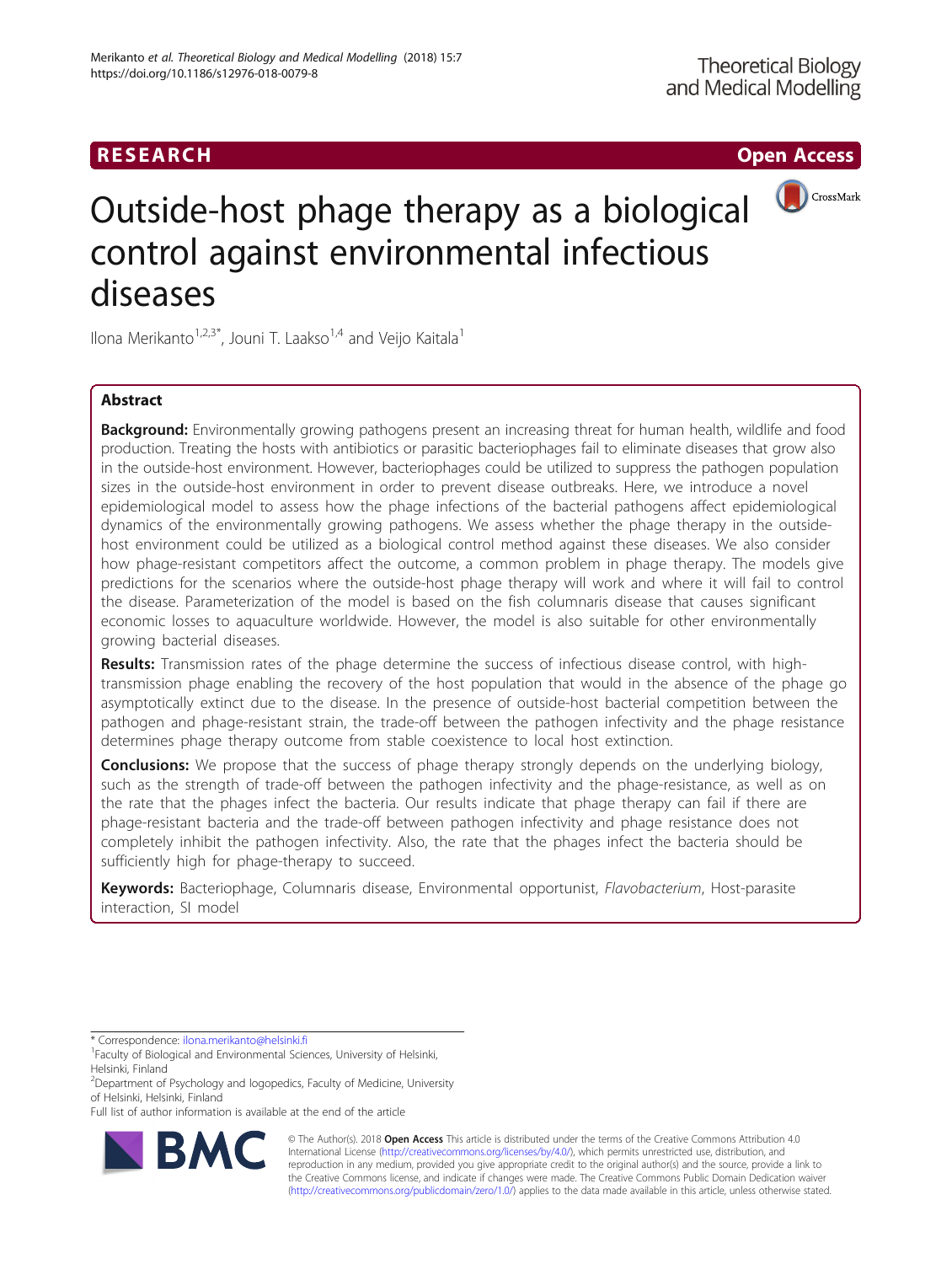# Background

Attempts to eliminate infectious diseases with antibiotics are in many cases challenging, especially concerning pathogens that are not solely dependent on the host for growth but also replicate independently of the host in the outside-host environment e.g. as saprotrophs. These pathogens can be referred to as environmentally growing opportunists  $[1-4]$  $[1-4]$  $[1-4]$  $[1-4]$ . Environmentally growing opportunist pathogens are abundant and cause increasing economical and health issues among both humans and cultivated species. Pathogens that fall under this category include for instance Vibrio cholera, Pseudomonas aeruginosa, Legionella pneumophila, Listeria monocytogenes, Cryptococcus neoformans and many species from genus Mycobacterium, Flavobacterium and Serratia [\[1](#page-10-0), [3](#page-10-0), [5](#page-10-0)–[15](#page-10-0)].

Antibiotics may fail to eradicate the entire pathogen population even though all the infected hosts would be successfully treated, as the pathogen population is capable of surviving and growing independently of the hosts in the environment  $[4]$  $[4]$  $[4]$ . New disease outbreaks can thus occur even at a relatively short time period after conducting antibiotic treatments, as has been seen in the cases of cholera in humans [[10](#page-10-0)] and the columnaris disease in cultivated freshwater fishes [[13](#page-10-0), [16](#page-10-0), [17](#page-10-0)]. Attempts to vaccinate the host also may be problematic because immune allocation against a hypothetical pathogen may render host vulnerable to other pathogens or parasites [[18\]](#page-10-0). Therefore, targeting solely the pathogen population potentially growing inside the hosts may not be a successful solution to disease control in the long run. Regarding fish diseases the antibiotic treatments have been challenging as the treatment is usually conducted by administering antibiotics in food mixtures and in many cases, such as in columnaris disease, the infected fish cease feeding [[17,](#page-10-0) [19](#page-10-0)]. This increases the antibiotic residues that easily spread from the cultivation facilities to the environment from the water circulation system in fisheries and facilitate the evolution of multi-drug resistant bacterial strains [[19\]](#page-10-0). Extensive use of antibiotics has promoted the spread of antibiotic resistance among the pathogenic bacteria. Furthermore, leakages of antibiotics to the environment cause disruption of the environmental microbial communities [\[19](#page-10-0)–[21\]](#page-10-0). Disruption of the microbial communities can decrease microbial competition and therefore promote invasions of novel diseases and disease outbreaks [\[22](#page-10-0), [23\]](#page-10-0).

Phage therapy by bacteriophages has been considered as an alternative method to antibiotics in controlling infectious bacterial diseases [\[24](#page-10-0)]. Here, the interest is in therapies using lytic bacteriophages that infect the bacteria cell and break them down by lysis [\[25](#page-10-0)]. In many cases, including the columnaris disease, the phages are rather strain-specific and thus, contrary to antibiotics, they target primarily the intended bacterial disease agent and do not harm other bacteria strains [[19,](#page-10-0) [26\]](#page-10-0). Phage

therapy experiments have given both promising outcomes as well as failed to eliminate the disease. Experimental in vivo treatment of catfish infected by columnaris disease agent F. columnare by oral introduction of phages has been successful [\[27](#page-10-0)]. However, phage therapy has mostly considered the treatment of the hosts in vivo and not targeting the pathogen population in the outside-host environment [\[19](#page-10-0), [28](#page-10-0)]. Another concern in phage therapy is the existing or rapid development of resistance against the bacteriophages [\[19](#page-10-0), [24](#page-10-0)]. Methods for local elimination of the environmentally growing opportunist disease by targeting the pathogen population in the outside-host environment are needed to successfully prevent disease outbreaks. The idea of using phages to suppress the pathogen population in the outside-host environment for disease prevention was introduced by Levin and Bull already a decade ago [[24\]](#page-10-0). They also raised the issue of phage-resistance and introduced preliminary phage-therapy models [[24](#page-10-0)]. There are few previous phage-therapy models targeting environmental bacterial population [\[29](#page-10-0), [30\]](#page-10-0). However, these models do not consider the phage-resistant competitors. Thus, phage-therapy theory omitting the possibility for phage-resistance is not realistic in long-term biological control [[19\]](#page-10-0).

Here, we study phage therapy as a biological control method against the environmentally growing infectious diseases by targeting the outside-host pathogen population. Parameterization of the model is based on the columnaris disease caused by saprotrophic bacterium Flavobacterium columnare, but the model can also be applied to other environmentally growing opportunist diseases. As columnaris disease causes severe infections in fresh-water fisheries worldwide, killing often all the fish in the infected tank in a matter of days [[13,](#page-10-0) [17,](#page-10-0) [31](#page-10-0)], we chose pathogen-host parameters that would cause the fast death of the whole susceptible host population in the absence of the phage. We first analyze how introducing the phages into the host-pathogen system could eliminate the disease and how good at infecting the bacteria the phage should be in order to accomplish this. Secondly, we address the issue of resistance towards the phages by considering different trade-off scenarios between the pathogen infectivity and the resistance towards phages. We consider a scenario, where resistance towards the phages is associated with complete or partial loss of the pathogen infectivity.

# Methods

#### The general model of phage therapy

We consider a deterministic continuous time model combining the environmentally growing opportunist bacterial pathogen-host interaction and the outside-host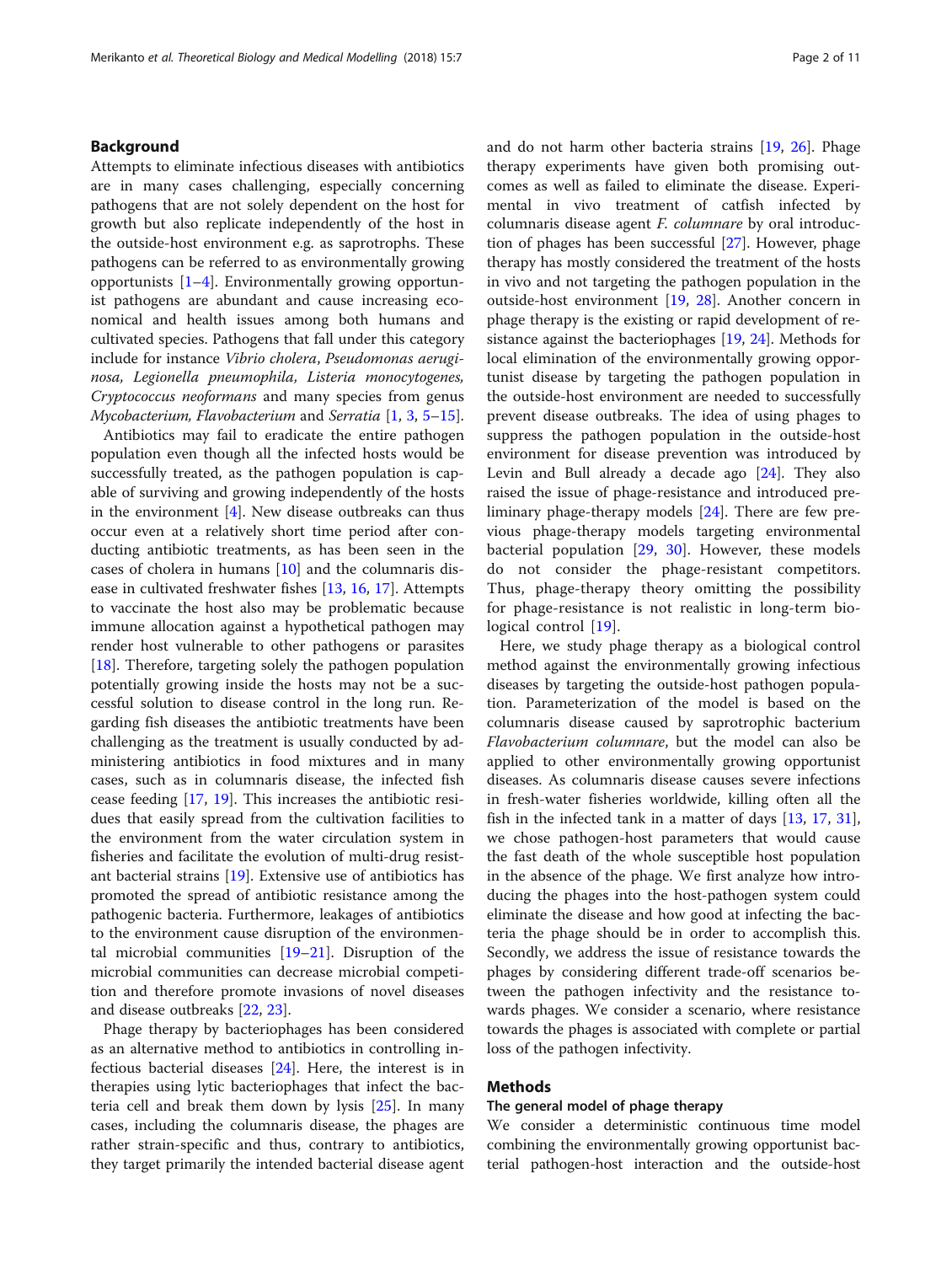<span id="page-2-0"></span>pathogen-bacteriophage interaction. The model combines SI dynamics based on model by Anderson and May (1981) [\[32](#page-10-0)] with the pathogen outside-host growth model [[4\]](#page-10-0) and the lytic viral infection by the bacteriophages to describe changes in time  $(t)$  in the densities of the susceptible hosts  $(S)$ , the infected hosts  $(I)$ , the pathogens  $(P)$ , the phage-resistant bacteria  $(B)$  and the pathogen bacteriophages  $(F)$  in the environment outside-host.

The complete model of phage therapy is given as follows:

$$
\frac{dS}{dt} = r_S(1-S)S - \beta SP - \beta_B SB - \mu_{SI}S + \delta I + \delta I_B \tag{1}
$$

$$
\frac{dI}{dt} = \beta SP - (\alpha + \mu_{SI})I - \delta I \tag{2}
$$

$$
\frac{dI_B}{dt} = \beta_B S B - (\alpha + \mu_{SI}) I_B - \delta I_B \tag{3}
$$

$$
\frac{dP}{dt} = A\alpha I + r_P[1 - (P + B)/K]P - \mu_P P - \beta_F P F \tag{4}
$$

$$
\frac{dB}{dt} = A_B \alpha I_B + r_B [1 - (P + B)/K] B - \mu_B B \tag{5}
$$

$$
\frac{dF}{dt} = \Lambda_F \beta_F P F - \mu_F F \tag{6}
$$

The logistic density-dependent growth of the susceptible host (S, eq. 1) is determined by the growth rate  $r<sub>S</sub>$ and the host carrying capacity, which is scaled to 1. Susceptible host population die at rate  $\mu_{SI}$ . This death rate represents mortality of the host through, e.g. predation, which is the main proximate cause of mortality in fishes in nature [\[33](#page-10-0)], or due to removal from the environment by harvesting. The susceptible host population is also suppressed as they are infected through environmental transmission of the pathogen at rates  $β$  and  $β_B$ . The susceptible hosts can recover from the disease at rate  $\delta$ .

The infected host population size (I, eq. 2) increases through environmental transmission rate  $\beta$  of the pathogens to the susceptible hosts depending on population sizes of S and P. We omitted direct transmission of the disease between hosts as columnaris disease is mainly transmitted via the environment and direct transmission of the disease is considered to be rare. We assume no resource competition between susceptible and infected hosts as diseased animals generally cease feeding, which is also the case regarding the fish infected by columnaris disease [\[17,](#page-10-0) [19](#page-10-0)]. Furthermore, the infected hosts are not able to reproduce once they have become infected and cease feeding, as is the case with columnaris infections. [[17\]](#page-10-0). The infected hosts die due to the same causes as the susceptible hosts  $(\mu_{SI})$  or due to the infection at a rate  $α$  (indicating virulence). The infected hosts recover from the disease at rate  $\delta$ .

We also consider the situation where the phage-resistant bacteria are also able to transfer to the susceptible hosts at rate  $\beta_B$ , which determines the increase of the phage-resistant infected host population size  $(I_B)$ eq. 3) depending on population sizes of S and B. In these situations, the phage-resistant infected hosts die due to the disease  $(α)$  or due to the same causes as the susceptible hosts  $(\mu_{SI})$ .

The pathogen population in the outside-host environment  $(P, \text{eq}, 4)$  increases through the growth outside and inside the hosts. The infected hosts that die due to the disease at rate  $\alpha$  and release new pathogens at rate  $\Lambda$ . The pathogen release rate  $\Lambda$  reflects the overall growth of the pathogen on the host through single infection independent of the infection time, as these pathogens are able to grow in a dead host; in columnaris disease, the release rate from the living hosts is minor as compared to release rate from the dead hosts [\[13](#page-10-0)]. Novel pathogens are only released from the infected hosts as they die to the infection and not when they die of other reasons  $(\mu_{SI})$ , indicating here mortality of the host due to predation or harvesting because this would be a dead-end for an ectoparasitic F. columnare [\[31](#page-10-0)]. The outside-host growth of the pathogen in eq. 4 is density-dependent, determined by the maximum growth rate  $r_p$  and the constant parameter K modifying the strength of density-dependence of the environmental growth rate. The pathogen  $P$  and the phage-resistant non-pathogenic bacteria B compete for the same resources in the environment. The pathogen population dies at rate  $\mu$ <sub>P</sub> describing e.g. protozoa predation, and due to infection by the bacteriophages at rate  $\beta_F$ , which also describes the transmission rate of the bacteriophage to pathogenic bacteria. For simplicity, we assume that the lysis of the infected bacteria cells is instantaneous.

The phage-resistant bacteria population  $(B, eq. 5)$  increases through the density dependent saprotrophic growth in the environment with the growth rate  $r_{B}$ , which is influenced by the parameter  $K$  modifying the strength of density-dependence of the environmental growth rate. We omitted the mutation from pathogen to phage-resistant from the model as trivial because selection sustains a steady phenotypic heterogeneity of microbes in the environment and thus the availability of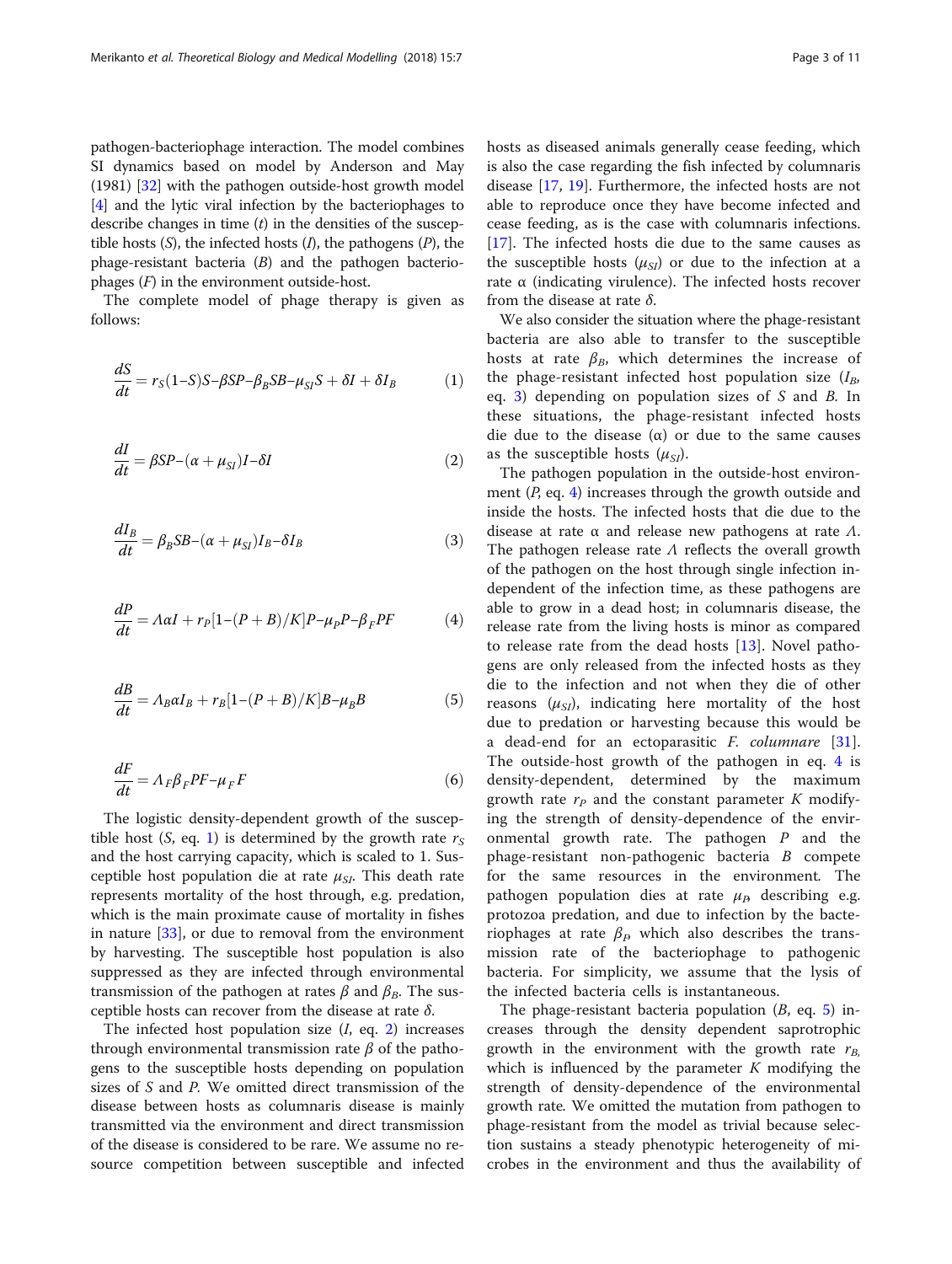these resistant strains in the environment can be assumed [[34](#page-10-0)–[36](#page-10-0)].

Gaining resistance to the bacteriophages can result in a total loss of the pathogen infectivity, as has been seen in highly virulent F. columnare strains B67, B185 and B245  $[37]$  $[37]$ . However, phage resistance in *F. columnare* does not necessarily mean a total loss of infectivity, even though there is a trade-off between the pathogen infectivity and the phage resistance. For instance, F. columnare strain (Os06) has been observed to cause infections at a low level even after development of phage resistance [[37\]](#page-10-0). In the model, we thus allow in some scenarios the phage-resistant bacteria to increase inside the host at the rate  $Λ$ <sub>B</sub>, when the infected hosts die at rate α. In the analysis of the model we also consider an option where phage resistance results in a complete loss of the pathogen infectivity. The phage-resistant bacteria die at rate  $\mu_B$ .

The phage infection  $(F, eq, 6)$  $(F, eq, 6)$  leads to immediate lysis of the bacterial cell and production of phages, which are released from the infected pathogen cells at rate  $\Lambda_B$  and depending on the transmission rate  $\beta_F$ . The phage population size decay at rate  $\mu_F$ .

#### Parameterization of the model

The parameter values used in the stability analyses were selected to represent a large range of plausible biological values for environmentally growing opportunist pathogens and their potential hosts, especially regarding the columnaris disease. The parameter values used are given in Table [1.](#page-4-0) The parameter values were chosen to present a disease dynamics, where the pathogen drives the host towards extinction in the absence of viral infection by the bacteriophages (Additional file [1:](#page-9-0) Figure S1).

The growth rate of  $S (r<sub>S</sub>)$  corresponds the growth rate of the multicellular hosts of the environmentally growing opportunistic pathogen bacteria F. columnare [\[4](#page-10-0)]. The outside-host growth rate of P and B ( $r_B$  and  $r_p$ ) were set to correspond to the growth rate of the environmental bacteria and the environmentally growing pathogens, such as *F. columnare* and *S. marcescens* [\[4](#page-10-0), [38](#page-10-0)-[40\]](#page-10-0). The constant parameter  $K$  modifying the strength of density-dependence of the environmental growth rate was set to correspond the bacteria population densities seen in the environment [\[38\]](#page-10-0). The growth of the pathogens inside the host ( $\Lambda$  and  $\Lambda_B$ , indicating release rate of new pathogens from infected hosts) was set to present realistic pathogen shedding rates from a fish infected with the columnaris disease [[13\]](#page-10-0). The phage burst size from an infected pathogen cell  $(A_F)$  corresponds the observed phage burst size per bacteria cell in experimental studies [\[41](#page-10-0)–[43\]](#page-10-0). The burst size can however vary quite a lot, for instance in T4 bacteriophage burst size depends strongly on the age of the bacteria cell culture [[43\]](#page-10-0).

Infectivity of the pathogen (β, transmission rate to susceptible host) was set relatively low because in the environmentally growing opportunist pathogens the infectivity is generally assumed to be lower than in the obligate pathogens, with the exception of immunocompromised hosts [\[44](#page-10-0)].

The phage-resistant pathogen infectivity ( $\beta_B$ , transmission rate to susceptible host) was varied on lower levels than  $β$ . This is due to the trade-off between the phage resistance and infectivity, and because the F. columnare strain is known remain phage-resistant while transforming back to the infective type has low infectivity [\[37](#page-10-0)]. The phage transmission rate to the pathogens  $(\beta_F)$  was varied to explore how good at infecting the pathogens the phage needs to be to accomplish the elimination of the disease.

Virulence  $(\alpha)$ , indicating here the death rate of the infected hosts to the disease, was set to present realistic mortality to the infection by columnaris disease [\[4,](#page-10-0) [13](#page-10-0), [17](#page-10-0)]. Here, we are considering a situation where the disease will cause the extinction of the hosts in the absence of disease control thus exceeding mortality due to e.g. harvesting or predation. This can be the case for instance when considering columnaris disease epidemics in fish farms, where the infection can kill the whole fish tank [\[13,](#page-10-0) [17\]](#page-10-0). This is why we have set the background mortality of the hosts  $(\mu_{SI})$ lower than  $\alpha$ . The pathogen and the phage-resistant bacteria mortality ( $\mu$ <sub>*P*</sub> and  $\mu$ <sub>*B*</sub>) corresponds the observed death rate in the aquatic bacteria  $[45, 46]$  $[45, 46]$  $[45, 46]$ . The phage decay rate  $(\mu_F)$  corresponds to those reported in previous studies [\[47](#page-10-0), [48](#page-10-0)]. Finally, we assume in our main analyses that there is no recovery from the infection as columnaris disease is often lethal [\[13\]](#page-10-0). We however analyze separately how the recovery of the hosts would affect the disease dynamics under the situation where the phage-resistant strains are non-pathogenic by varying it under realistic values.

#### Analysis

We analyzed the long-term ecological dynamics of our phage-therapy models analytically and numerically. We focused on three major model assumptions: First, we assume that there are no phage-resistant competitors of the pathogen present. This analysis highlights how the presence of a bacteriophage infecting the bacteria at different rates affects the environmentally growing disease dynamics (S-I-P) by decreasing the pathogen population density. Second, we consider how effective the phage therapy is in the presence of phage-resistant competitors, when phage-resistance comes at the cost of losing the pathogen infectivity completely. Third, we decrease the strength of the trade-off between phage resistance and infectivity, i.e. by assuming that some degree of infectivity is possible among phage-resistant competitors. When the phage-resistant competitors were absent, the stability analysis of the positive equilibrium S, I,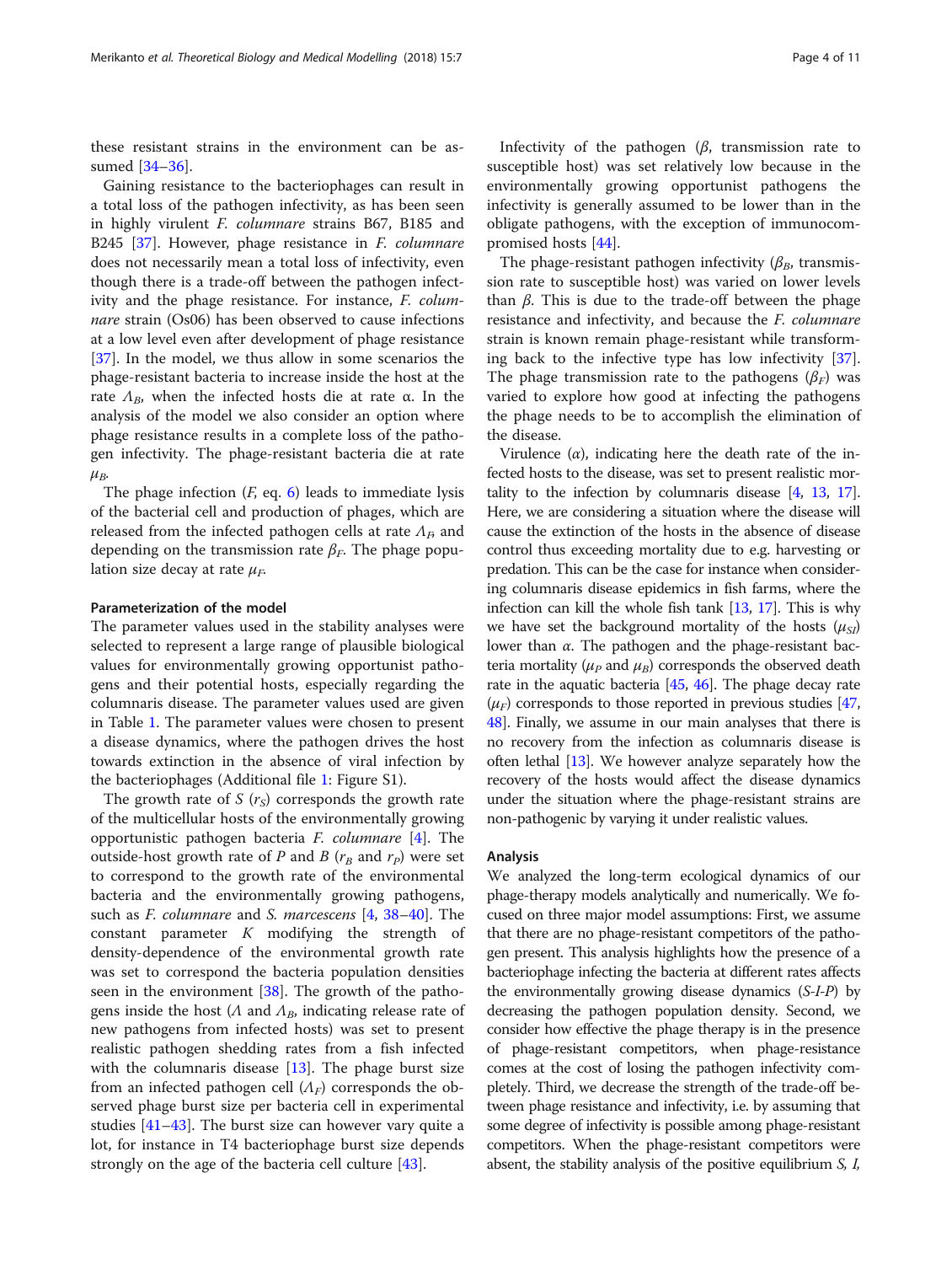<span id="page-4-0"></span>Table 1 Parameter values used in the analyses

|                   | Parameter Explanation of the parameter                                                                 | Parameter values                      |                                                                                                               |
|-------------------|--------------------------------------------------------------------------------------------------------|---------------------------------------|---------------------------------------------------------------------------------------------------------------|
| α                 | Virulence (Mortality of the infected hosts due to infection)                                           | $0.1$ (day <sup>-1</sup> )            | in all the analysis                                                                                           |
| β                 | Pathogen transmission rate to susceptible hosts from<br>environment                                    | $10^{-5}$<br>$(day^{-1})$             | in all the analysis                                                                                           |
| Λ                 | Pathogen release rate from infected hosts when they die                                                | 10 <sup>9</sup>                       | in all the analysis                                                                                           |
| $\beta_B$         | Phage-resistant pathogen transmission rate to susceptible<br>hosts from environment                    | $0 - 10^{-10}$<br>$(\text{day}^{-1})$ | in Fig. 3                                                                                                     |
|                   |                                                                                                        | 0 $\frac{(\text{day}^{-1})}{2}$       | in Figs. 1, 2; Additional file 1: Figure S1; Additional file 3:<br>Figure S2 and Additional file 4: Figure S3 |
| $\Lambda_{\beta}$ | Phage-resistant pathogen release rate from infected hosts<br>when they die                             | $10^{5}$                              | in Fig. 3                                                                                                     |
|                   |                                                                                                        | 0                                     | in Figs. 1, 2; Additional file 1: Figure S1; Additional file 3:<br>Figure S2 and Additional file 4: Figure S3 |
| $\beta_F$         | Phage transmission rate to pathogens from the environment                                              | $10^{-8} - 10^{-4}$<br>$(day^{-1})$   | in Fig. 1                                                                                                     |
|                   |                                                                                                        | $10^{-7}$ (day <sup>-</sup>           | in Fig. 2                                                                                                     |
|                   |                                                                                                        | $10^{-3}$ (day                        | in Fig. 3 and Additional file 4: Figure S3                                                                    |
|                   |                                                                                                        | 0                                     | in Additional file 1: Figure S1                                                                               |
|                   |                                                                                                        | $10^{-9} - 10^{-5}$<br>$(day^{-1})$   | in Additional file 3: Figure S2                                                                               |
| $\Lambda_F$       | Phage burst size from infected pathogen                                                                | 100                                   | in Figs. 1, 2 and 3 and Additional file 4: Figure S3                                                          |
|                   |                                                                                                        | 0                                     | in Additional file 1: Figure S1                                                                               |
|                   |                                                                                                        | $0.0001 - 10$                         | in Additional file 3: Figure S2                                                                               |
| rs                | Susceptible host growth rate                                                                           | $0.1$ (day <sup>-1</sup> )            | in all the analysis                                                                                           |
| ľр                | Pathogen growth rate outside-host                                                                      | $3$ (day <sup>-1</sup> )              | in all the analysis                                                                                           |
| rв                | Phage-resistant bacteria growth rate outside-host                                                      | $3$ (day <sup>-1</sup> )              | in Fig. 3                                                                                                     |
|                   |                                                                                                        | $0$ (day <sup>-1</sup> )              | in Figs. 1, 2; Additional file 1: Figure S1; Additional file 3:<br>Figure S2 and Additional file 4: Figure S3 |
| К                 | Constant parameter K modifying the strength of density-<br>dependence of the environmental growth rate | 10 <sup>9</sup>                       | in all the analysis                                                                                           |
| $\mu_{SI}$        | Mortality of the susceptible and infected hosts due to other<br>reasons than infection                 | 0.001<br>$(day^{-1})$                 | in all the analysis                                                                                           |
| $\mu_P$           | Pathogen mortality outside-host                                                                        | $0.1$ (day <sup>-1</sup> )            | in all the analysis                                                                                           |
| $\mu_B$           | Phage-resistant bacteria mortality outside-host                                                        | $0.1$ (day <sup>-1</sup> )            | in Fig. 3                                                                                                     |
|                   |                                                                                                        | 0 $\frac{(\text{day}^{-1})}{2}$       | in Figs. 1, 2; Additional file 1: Figure S1; Additional file 3:<br>Figure S2 and Additional file 4: Figure S3 |
| $\mu_F$           | Phage decay rate outside-host                                                                          | $0.1$ (day <sup>-1</sup> )            | in Figs. 1, 2, 3; Additional file 3: Figure S2 and Additional<br>file 4: Figure S3                            |
|                   |                                                                                                        | $0$ (day <sup>-1</sup> )              | in Additional file 1: Figure S1                                                                               |
| δ                 | Recovery of the hosts from infection                                                                   | 0 $\frac{(\text{day}^{-1})}{2}$       | Figs. 1, 3; Additional file 1: Figure S1; Additional file 3:<br>Figure S2 and Additional file 4: Figure S3    |
|                   |                                                                                                        | $0 - 0.8$<br>$(day^{-1})$             | in Fig. 2                                                                                                     |

 $P, F > 0$  was carried out by varying the phage transmission rate ( $\beta_F$ ) and the phage burst size ( $\Lambda_F$ ) simultaneously.

Bifurcation analyses were obtained by simulating the corresponding differential equation model until the dynamics were stabilized, that is, the initial transient was removed. These attractors were presented in the figures for the stable equilibria or stable periodic solutions.

Stable equilibria were also calculated analytically. The bifurcation parameter is presented on the x-axis. Local stability properties of the equilibria were studied by calculating numerically the eigenvalues of the corresponding Jacobian matrices (Additional file [2](#page-9-0)).

The disease dynamics were also analyzed numerically using non-equilibrium initial densities for the pathogen,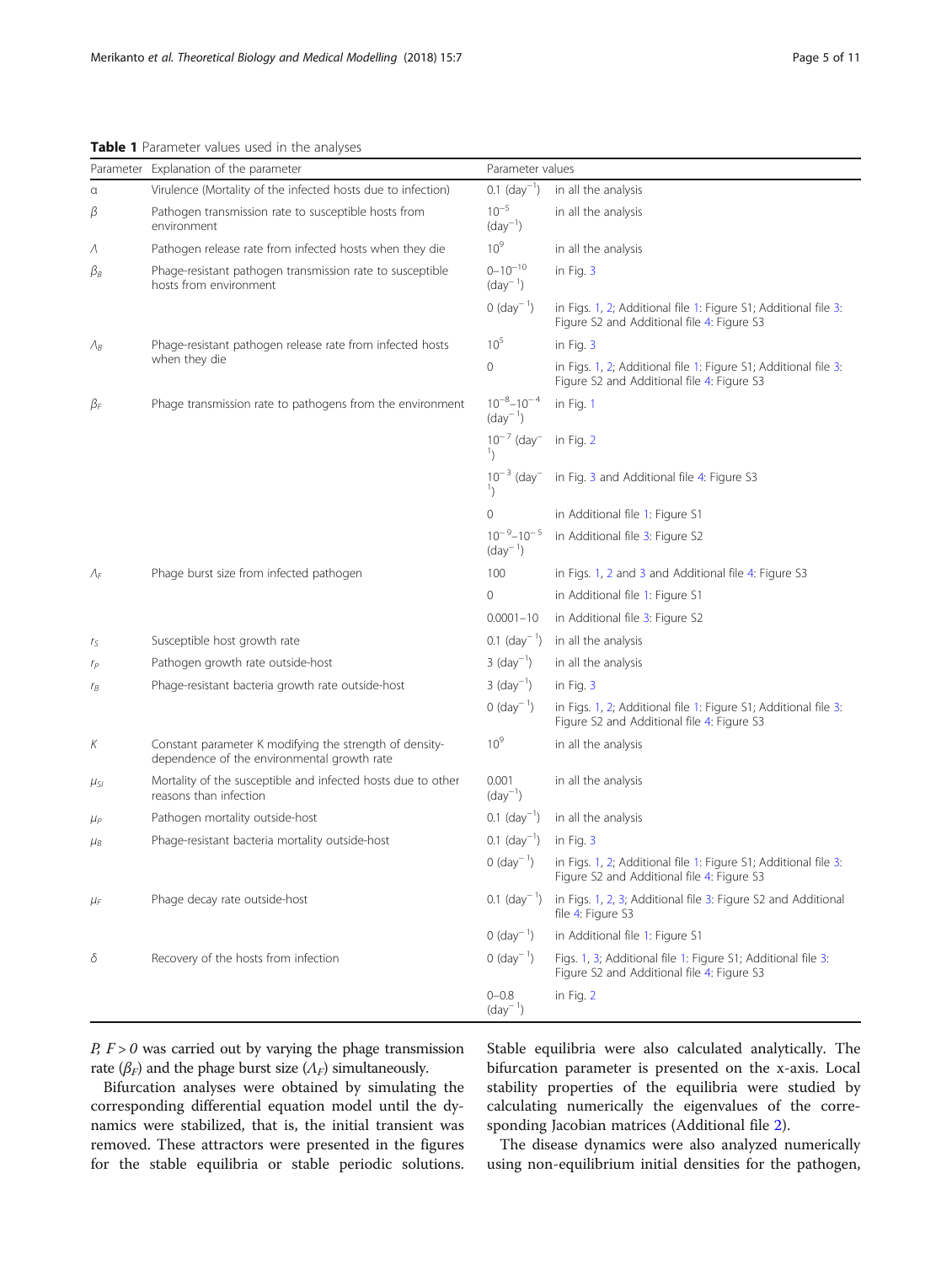the phage, the phage-resistant and the host populations. Simulation length of 350 days was sufficient to uncover the long-term dynamics. Bifurcation diagrams were obtained by scoring the minimum and maximum values of the population fluctuations after removing the initial transient phase. First, the phage transmission rate  $(\beta_F)$ was varied in the absence of phage-resistant competitors in bifurcation diagrams, with 20 different evenly distributed values from the value range used. Second, the recovery rate of the hosts from the disease  $(\delta)$  was varied in the absence of phage-resistant competitors. Third, the phage-resistant non-pathogen growth rate  $(r_B)$  was varied. Finally, the phage-resistant transmission rate to the susceptible host  $(\beta_B)$  was varied when phage resistance did not result in the total loss of the pathogen infectivity. The numerical simulations of the model were performed with MATLAB v. 2016a ODE15s solver (Mathworks).

### Results

In order to support a thorough analysis of the host-pathogen-phage system we begin by commenting two simple community models, namely two-bacteria strain-phage system  $(P-B-F)$  and host-two pathogen system  $(S-P-B)$ .

#### Epidemiological dynamics in the absence of the host (P-B-F)

The two bacteria strains compete for the resources they obtain from the environment. If the immunity to the phage of the bacteria strain  $B$  has developed without any effect on the growth rate or mortality then, in the absence of the phage, their coexistence dynamics would be equal resulting in neutrally stable equilibrium, where the equilibrium levels of the bacteria strains  $(\overline{P}, \overline{B})$  are not defined uniquely. Introducing a phage in this system will cause additional mortality to the bacteria strain P without resistance towards phages. Thus, in the presence of the phage, the bacteria strain  $B$  would gain a competitive advantage and the non-resistant bacteria strain P would be driven to extinction. On the other extreme, the immunity to the phage of the bacteria strain  $B$  develops with a full cost of losing the ability to grow in the environment ( $r_B = 0$ ). In this case, the bacteria strain B would become extinct and the equilibrium levels of the non-resistant bacteria strain  $P$  and the phage would be

$$
\bar{P}=\frac{\mu_F}{\Lambda_F \beta_F}>0, \text{ and } \overline{F}=\frac{\{r_P[1-\frac{P}{K}]-\mu_P\}}{\beta_F}>0.
$$

# Epidemiological dynamics in the absence of phage

We next consider the case where the two pathogens attack the host in the absence of the phage. We confine ourselves to a simplified but illustrative case where the pathogen  $B$  is inferior competitor as compared to the

pathogen P. In particular, we refer to the case analyzed below where the competitive dynamics of the pathogens in the environment are equal but the pathogen  $P$  is more efficient in multiplying within the host than the pathogen B ( $r_P = r_B$ ,  $\mu_P = \mu_B$ ,  $\Lambda_P > \Lambda_B$  and  $\beta_P > \beta_B$ . According the well-known competitive exclusion principle, pathogen  $P$  outcompetes pathogen  $B$  unless the host is driven into extinction. As a whole, the analysis of the competition of infective pathogens is challenging and complicated (for a more thorough analysis of the competitive pathogens, see references by Anttila et al. 2013 and Merikanto et al. 2014 [[22,](#page-10-0) [23](#page-10-0)]).

# Epidemiological dynamics in the absence of phageresistant competitor

We first consider the community S-I-P-F, where the competing pathogen is absent  $(B = 0)$ . We note that due to the environmental growth capacity the pathogen is always able to invade the system when alone or when the host is present. Thus, the possible patterns of species coexistence are 1) the pathogen alone  $(P > 0, S=I=F=0)$ , if the pathogen drives the host population to extinct and the phage is not introduced into the system; 2) the pathogen and the host coexist  $(P, S, I > 0, F = 0)$ , the phage is not introduced into the system; 3) the pathogen, the host and the phage coexist  $(P, S, I, F > 0)$ ; 4) the host alone, after the phage has eradicated the pathogen.

We next assume that the pathogen  $P$  eliminates the host in the absence of disease control (Additional file [1](#page-9-0): Figure S1). In a community  $(P, S, I)$ , the pathogen drives the host extinct if  $r_S - \mu_{SI} - \beta \frac{[r_P - \mu_P]K}{r_P} < 0$ , or  $\beta > \frac{(r_S - \mu_S)r_P}{[r_P - \mu_P]K}$ (see the Additional file 3). After eliminating the host, the pathogen settles down on the level  $\overline{P} = (r_P - \mu_P)K/r_P$ . Interestingly, the ability of the pathogen to drive the host extinct does not depend on the release rate. On the other hand, when the phage is present the host is able to recover when  $r_S - \beta \bar{P} - \mu_{SI} > 0$ , or  $\bar{P} < (r_S - \mu_{SI})/\beta$  (see the Appendix, S2). Recalling that  $\bar{P} = \mu_F / A_F \beta_F$ , the condition becomes  $\beta_F > \beta \mu_F / (r_S - \mu_{SI}) \Lambda_F$ .

We ask weather introducing the bacteriophages into the system allows the recovery of the host population. The effect of introducing a phage into the system can be divided into three areas of impact: 1) When the phage transmission rate is low ( $\beta_F < 10^{-7}$ ) the phage is unable to rescue the host. The dynamics of the coexisting pathogen and phage are stable while the susceptible and infected hosts are absent due to the disease (Fig. [1](#page-6-0)). 2) When the phage transmission rate increases, the pathogen abundance decreases such that host population is able to survive. The susceptible host population size and the number of diseased individuals increase (Fig. [1](#page-6-0)). At the same time, the population size of the bacteriophage increases. 3) Finally, when the phage transmission rate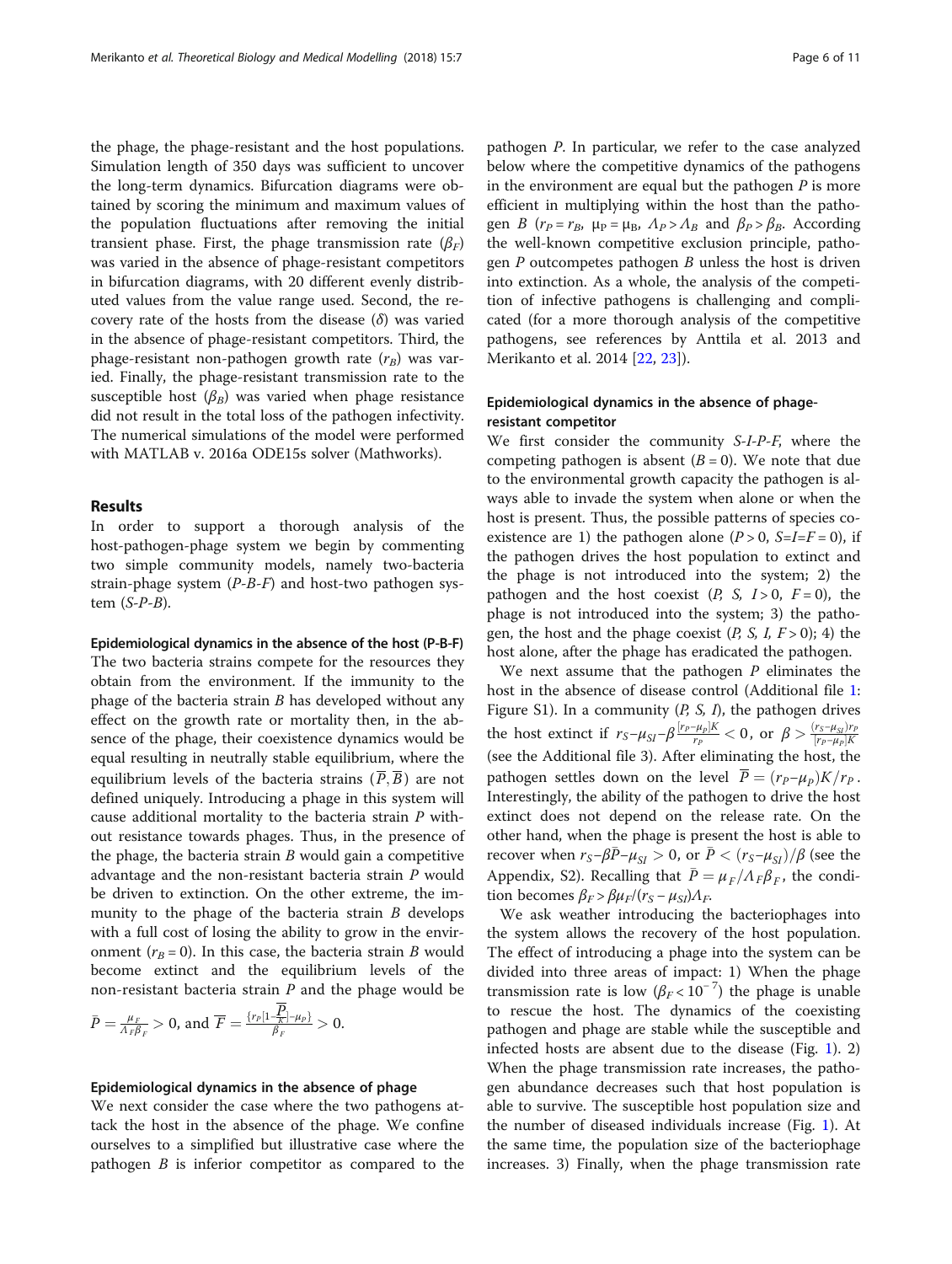<span id="page-6-0"></span>continues to increase the disease begins to be under control and the susceptible host population size approaches its carrying capacity. The number of the infected hosts increases abruptly, after which their number decrease asymptotically towards zero (Fig. 1). Low levels of pathogen remain, keeping the phage present.

The previous analysis of the effect of the phage transmission rate can be repeated for the release rate  $\Lambda_F$  of the phage, as the effects are qualitatively similar. Local stability analysis shows that the positive equilibria for S, I,  $P$ ,  $F > 0$  exist and are locally stable when the phage transmission and the release rates are both high enough. On the other hand, the coexistence of all the populations is not possible when the phage transmission and the release rates are both low  $(A_F < 1$  and  $\beta_F < 10^{-6}$ ) or either of them is low ( $\beta_F$  close to 10<sup>-6</sup> or less, or  $\Lambda_F$  close to two or less). In these cases, the susceptible hosts will die out. The phage is unable to survive when both the phage transmission and the release rate are very low  $(A_F < 1$ and  $\beta_F$  < 10<sup>-6</sup>). The pathogen is able to remain in the system regardless of the absence of the host due to its ability to grow environmentally outside of the host (Additional file [3:](#page-9-0) Figure S2). When both the phage transmission and the release rates are high ( $\beta_F = 10^{-3}$ ) and  $\Lambda_F$  = 100), the pathogen population decrease close to zero almost immediately and the decrease in the infected host population occurs with a delay (Additional file [4:](#page-9-0) Figure S3).

#### Joint effect of the recovery and the phage treatment

In the absence of the phage the pathogen stabilizes to its environmental carrying capacity ( $\approx 10^9$ ) after driving the host extinct, irrespective of the infected host recovery rate. Introducing the phage drives the pathogen population to low level ( $P = 10<sup>4</sup>$ ). Increasing recovery rate  $\delta$  increases the density of the susceptible hosts. The density of infected hosts is increased because the infection potential of the pathogen increases and more susceptible hosts are enter the infected population. Also, the density of the phages is increased due to the increased growth of the pathogen, which in turn allows increase of the phage population when there are more pathogens to infect by the phages. In more detail, low recovery rates  $(\delta < 0.2)$  increase the densities of the infected hosts and phage, while the recovery rates above 0.2 decrease the densities of the infected hosts, as they are turning back as susceptible hosts faster, and phage, as lower amount of pathogens are released to the environment from



Fig. 1 Bifurcation diagrams of the model dynamics in the absence of the phage-resistant bacteria population ( $B = 0$ ), presenting equilibrium values of the susceptible host  $(S)$ , the infected hosts  $(1)$ , the pathogen  $(P)$  and the bacteriophage  $(F)$  population densities for the phage transmission rate, 10<sup>-8</sup><β<sub>F</sub> < 10<sup>-4</sup>. The x-axis is log10 scale. When the phage transmission rate is low (β<sub>F</sub> < 10<sup>-7</sup>), the susceptible and the infected hosts go asymptotically extinct while there is a stable coexistence of the pathogen and the phage. When the phage transmission rate increases, the pathogen population size decreases while the susceptible host population increases, close to their carrying capacity at higher phage transmission rates. The number of the infected hosts abruptly increases as phage transmission increases, but decrease asymptotically towards zero at higher phage transmission rates. The parameter values used are shown in Table [1.](#page-4-0) Pathogen level in the absence of the host and phage is indicated by "0". The coexistence equilibria of the pathogen and the phage in the absence of the host are denoted by "0". The equilibrium solutions of all populations in the presence of the phage are denoted by "\*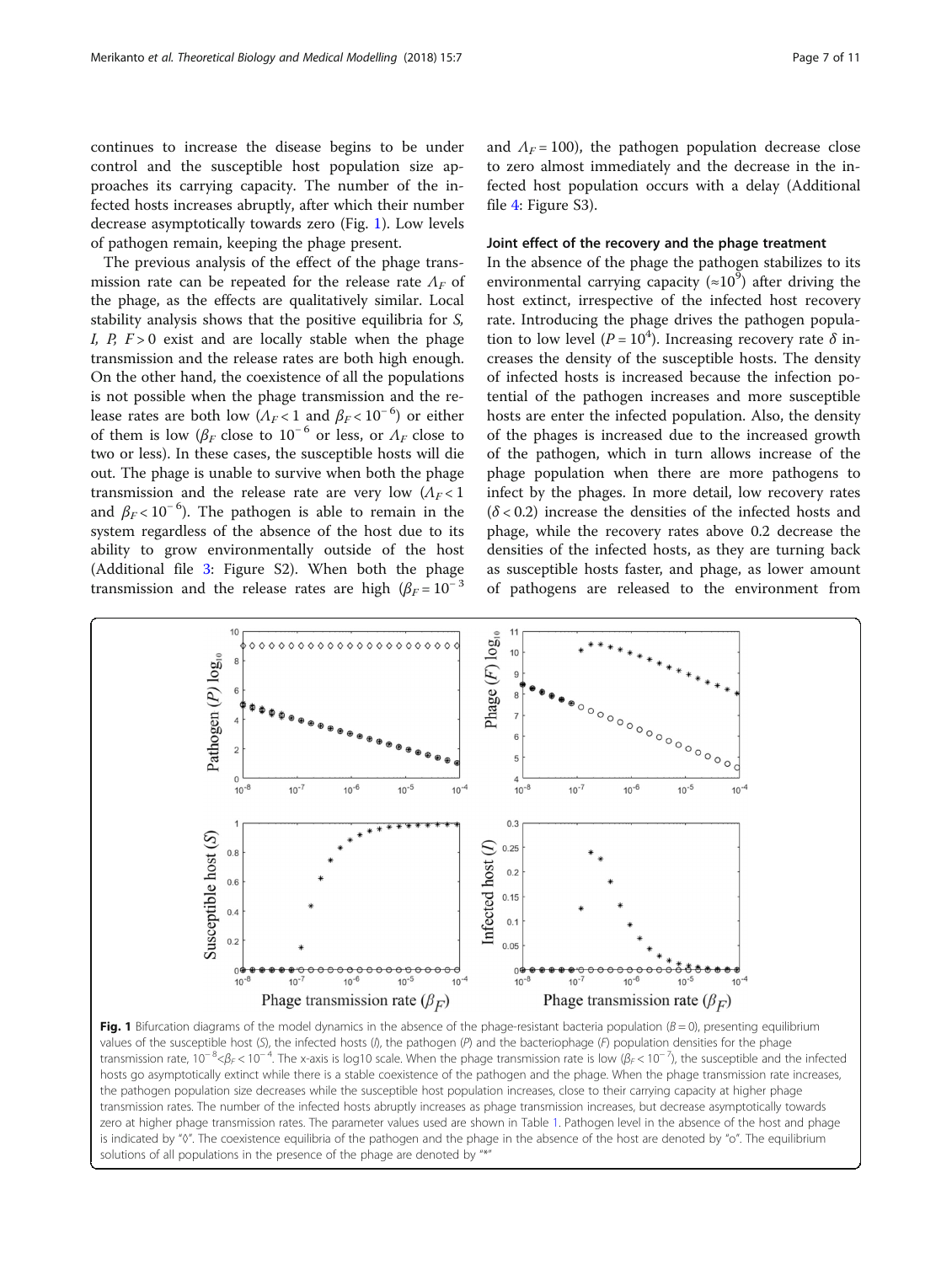<span id="page-7-0"></span>infected hosts limiting phage growth potential. Pathogen population densities are not affected by the recovery rate of the hosts (Fig. 2). Thus, the recovery helps the host to survive when the phage is not extremely efficient.

# Epidemiology in the presence of phage -resistant nonpathogenic competitors

When a phage-resistant non-pathogenic competitor is introduced into the system it does not affect the disease dynamics or phage therapy. The phage drives the pathogen to a typical low level and the competitor then fills up the resource niche. In this case, the lower the pathogen level is, the higher the competitor level becomes. The competitor has no positive or negative role – it only utilizes the resources left by the pathogen. Moreover, these results are independent of the competitor's growth rate  $r_B$ .

# Epidemiology in the presence of competition with the less pathogenic phage-resistant form

Next we present a scenario, where the phage resistance of the competing pathogen is traded off with the ability to infect the susceptible hosts but does not fully remove infectivity. When the phage is absent then the less virulent bacteria can still kill the host. Neither of the pathogen types receives any advantage from infections since the host has now gone extinct, and consequently, the dynamics of the two pathogens are equal  $(r_p = r_B \text{ and } \mu_p = \mu_B)$ . As a result, the coexistence dynamics of the two forms of the pathogens are now neutrally stable making their relative abundance arbitrary (Fig. [3\)](#page-8-0).

When the phage is introduced into the system the pathogen P will be driven to a low level and a small proportion of the hosts are infected by this pathogen. Due to pathogen resistance against the phage and the reduced competition, the pathogen  $B$  will increase close the environmental carrying capacity. Increasing transmission rate reduces the susceptible population size. Also, increasing transmission rate first increases the number of infected hosts. Reduced susceptible population size makes the number of infected host to decrease again.

#### **Discussion**

We have considered phage therapy targeting the outside-host population of environmentally growing pathogens. Our results show that phage therapy can in certain situations be efficient in eliminating the disease but may fail in others.

We first examined phage therapy in the absence of phage-resistant competitors of the pathogen. Here, the presence of a high-transmission phage successfully enable the recovery of the host population that would in the absence of the phage go asymptotically extinct due to the disease. Interestingly, an increase in the number of infections is seen as phage transmission increases,



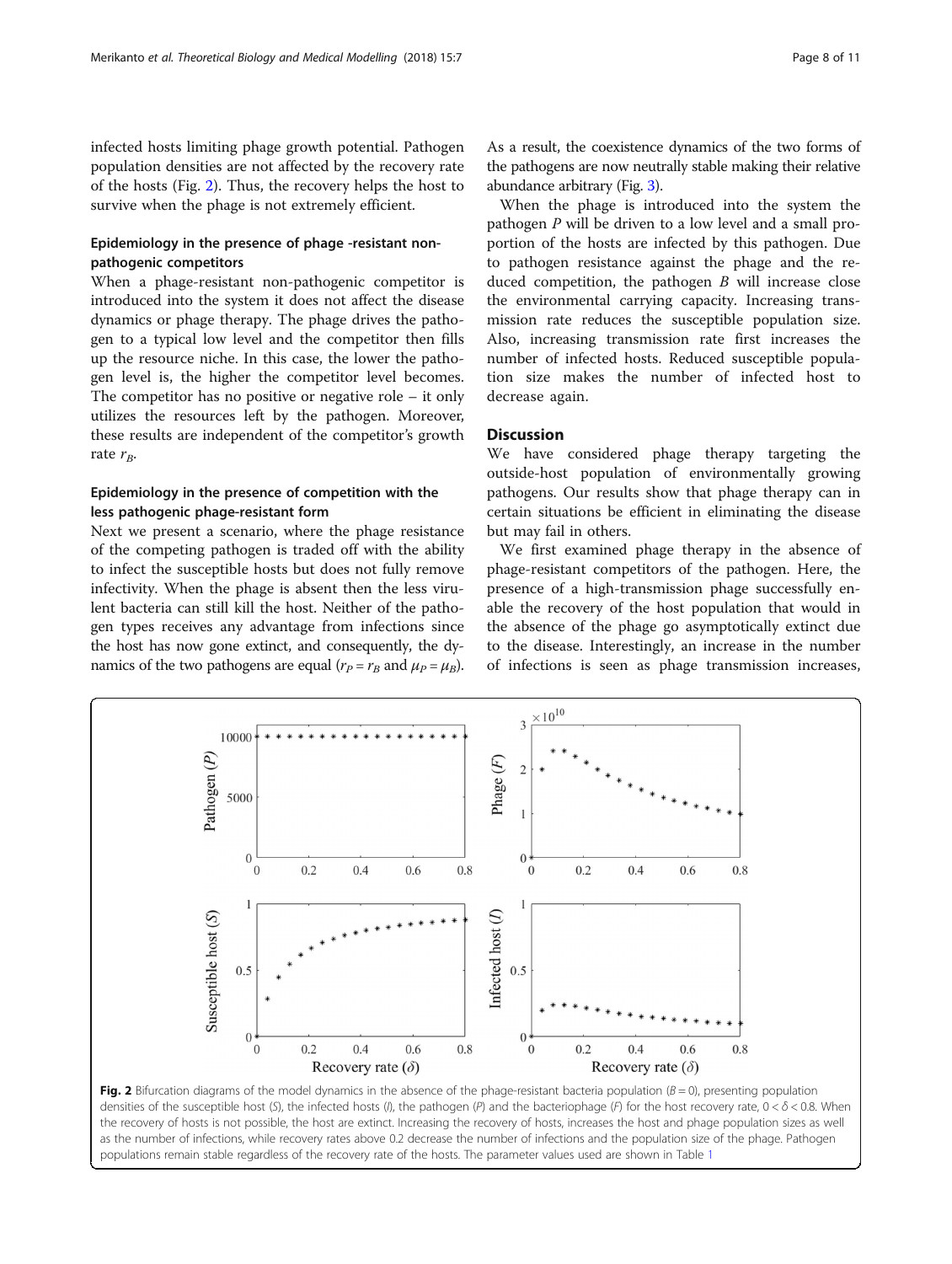<span id="page-8-0"></span>

which results from improved growth potential of the susceptible hosts as the pathogen is diminished by the phage. Higher phage transmission rates decrease the number of infections by improved depletion of pathogens in the outside host environment. The rate of host recovery is faster when the phage transmission rate is high as the phage is able to deplete the infective pathogen population more successfully. However, if the phage has either low transmission or release rate the phage therapy is not successful in preventing local host extinction.

Few phage therapy models have been developed for treating the populations of cholera both inside and outside hosts [\[29,](#page-10-0) [30\]](#page-10-0). These models address phage-therapy similarly as we do in our first scenario, where we assume that there are no phage-resistant competitors present. Phage therapy models without the presence of phage-resistant strains are, however, often unrealistic in long-term treatment as the spread of the phage resistance among the bacteria is common and usually quite rapid [\[19\]](#page-10-0).

Experimental studies have established that an extreme trade-off between the pathogen infectivity e and the phage resistance exists among virulent F. columnare strains that are the main pathogens causing severe columnaris infections [\[37](#page-10-0)]. For columnaris disease, the lack of pathogen virulence is comparable to the lack of infection ability as the pathogen is mainly released only as the host dies to the disease. We thus considered a situation where phage-resistant and non-resistant strains compete in the environment. If the phage-resistant

competitor cannot cause infections, it does not affect the disease dynamics and only utilizes the outside host resources filling in the resource niche when the phage is able to keep the pathogen densities low.

The trade-off between the pathogen infectivity and the phage resistance is not always clear-cut such that it results in a complete loss of infectivity and death the hosts. The Os06 strain of *F. columnare* is for instance still able to cause infections at a low level even after developing phage resistance [\[37\]](#page-10-0). Thus, we also considered an option where the phage resistance does not fully inhibit the ability to infect the hosts even though the ability to infect the hosts is lower than among the pathogens without the phage resistance. Under these assumptions, where the phage resistance reduces the infectivity but does not completely inhibit the pathogen infectivity, stable coexistence of the pathogen, the phage-resistant pathogen, the phage, and the susceptible and infected hosts is possible when the phage-resistant transmission rate is low. Here, the pathogen population exists in a very low density. Once the phage-resistant transmission rate increases slightly the phage-resistant pathogens with low infectivity drive the host asymptotically extinct. When the hosts are extinct, the non-resistant pathogen and the phage-resistant pathogen persist in a stable coexistence in the outside-host environment. In this situation, the phage therapy fails and other methods for lowering the pathogen population sizes in the environment should be considered. For instance, controlling the disease by suppressing the pathogen populations outside-host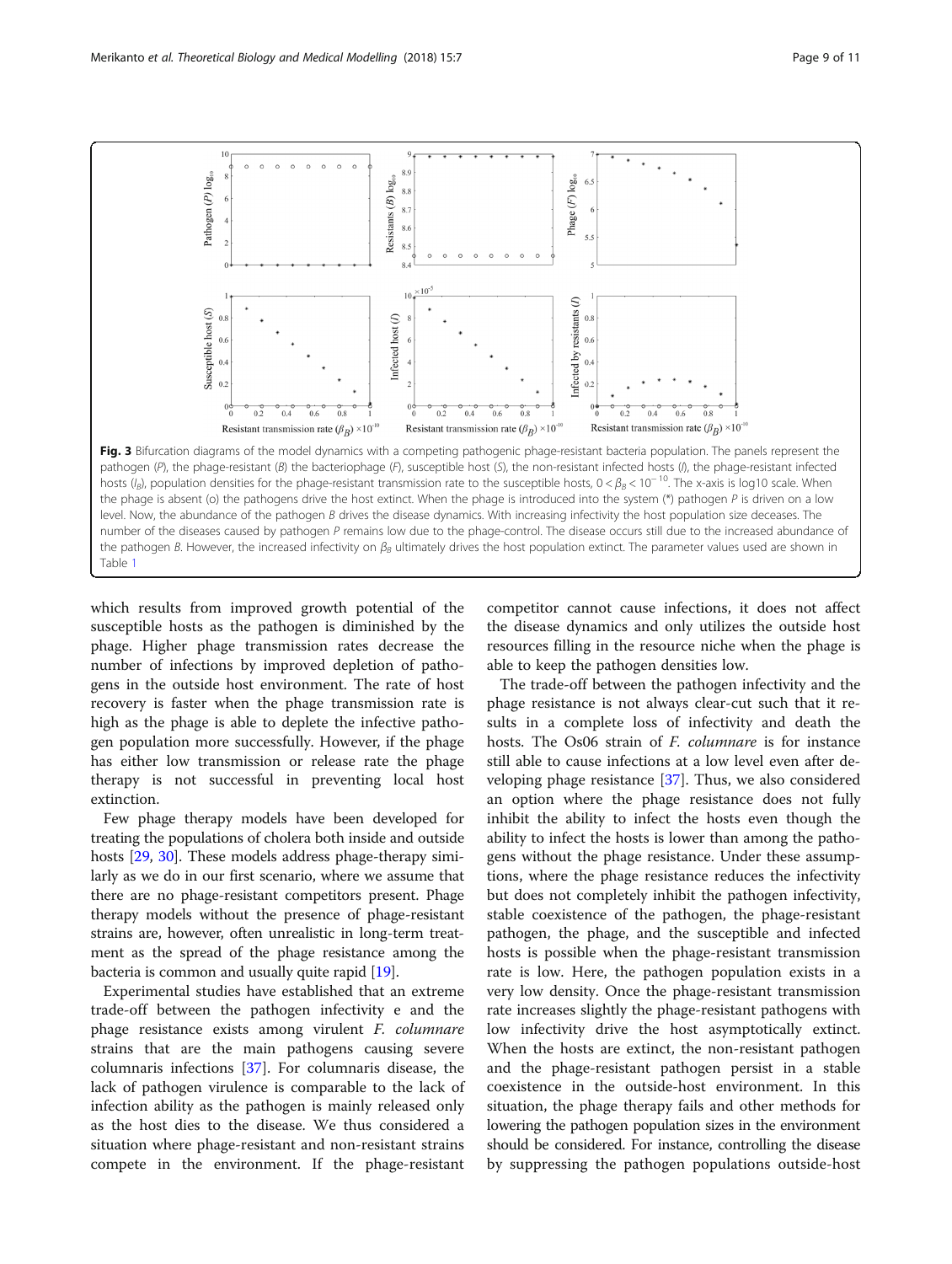<span id="page-9-0"></span>by using protozoan predators could be a promising alternative [\[49\]](#page-10-0).

Allowing hosts to recover from the disease affects the population densities of the susceptible and infected host, and phage, but not the pathogen. Low recovery rates of the host increase the population densities of susceptible host as well as infected host and phage. The increase in susceptible host population density as recovery is increased under the low value range enables better infection potential for the pathogen, which is seen as increased infections. This would increase the population density of pathogen without the presence of the phage. However, the phage population increases as pathogen growth is improved. Higher recovery rates of the host increase the population density of the susceptible host even further but decrease the population densities of the infected host and phage by reducing the pathogen population growth.

Our analysis shows that the success of phage-therapy in biological control of this disease class is highly variable, depending on the parameterization of the model. Thus, we argue that the knowledge of the biological system is essential in order to predict the outcome for the disease control by phage therapy in practice. It is also hypothetically possible that a more efficient phage in infecting pathogens could be inferior in competition with a less infective phage, when it comes to other traits, such as survival time in the outside-pathogen environment. Using phage-therapy in controlling diseases affecting for instance fish farms, continuous feed of phages to fish tanks during the epidemic periods might be necessary in assuring the success of phage-therapy.

It has been suggested that using phage cocktails with multiple species of phage rather than single phage species could be more efficient in lowering the bacterial densities, as has been shown in the laboratory with V. cholerae [[50\]](#page-10-0). Using a single phage against the pathogen population might not be efficient as the phages are rather strain-specific and the pathogen population might consist of different pathogen strains, as is the case regarding columnaris disease in fish tanks [\[19](#page-10-0), [26](#page-10-0), [39](#page-10-0)]. The success of phage therapy however depends on which strains are present in the pathogen population.

### Conclusions

Our model analyses have demonstrated that phage therapy can fail if there are phage-resistant bacteria and the trade-off between pathogen infectivity and phage resistance does not completely inhibit the pathogen infectivity. Also, the transmission rate of the phages influences the success of phage therapy. Thus, it is critical to assess these factors to gain successful phage therapy in practice by conducting experiments to determine what is the infection ability and burs size of different phages when

affecting specific pathogen strains in relation to a disease caused by an environmentally growing pathogen and how the pathogen virulence is changed in response to gaining phage resistance.

# Additional files

[Additional file 1:](https://doi.org/10.1186/s12976-018-0079-8) Figure S1 Time dynamics of pathogen, susceptible and infected host dynamics (S-I-P) in the absence of viral infection by bacteriophages and competition between the phage-resistant bacteria and the pathogen. X-axis and y-axis show time in days and the population density, respectively. Parameter values used are given in Table [1](#page-4-0). In the absence of bacteriophages and phage-resistant bacteria, the pathogen (P), drives the susceptible host quickly extinct after which the infected host population goes extinct as well and the pathogen population stabilizes to grow saprothrophically in the absence of susceptible hosts. (TIF 2383 kb)

[Additional file 2:](https://doi.org/10.1186/s12976-018-0079-8) Equilibrium population densities and the Jacobian matrices for phage therapy model (1)–(6). Local stability analysis of the P-S-I submodel at  $S=I = 0$  in the absence of recovery. (DOCX 30 kb)

[Additional file 3:](https://doi.org/10.1186/s12976-018-0079-8) Figure S2 Local stability analysis for susceptible host, infected host, pathogen and bacteriophage dynamics (S-I-P-F) when the phage transmission and release rate are varied (10<sup>-9</sup> <  $\beta_F$  < 10<sup>-5</sup> and  $0.0001 < A_F < 10$ ). The positive equilibrium S, I, P, F > 0 is locally stable for high values of  $Λ<sub>F</sub>$  and  $β<sub>F</sub>$  (blue area). The coexistence equilibrium does not exist for lower values of when  $Λ_F$  and  $β_F$  (yellow area). In this case S and I become asymptotically extinct. Pathogen P always survives and even coexists with the phage  $F$  in the absence of the host S. The parameter values used are shown in Table [1.](#page-4-0) (TIF 2096 kb)

[Additional file 4:](https://doi.org/10.1186/s12976-018-0079-8) Figure S3 Time dynamics of pathogen, susceptible, infected host and bacteriophage dynamics (S-I-P-F) when the phage transmission and release rate are high ( $\beta_F = 10^{-3}$  and  $\Lambda_F = 100$ ). X-axis shows time in days and y-axis the population density. The pathogen population decreases close to extinction almost immediately, while there is a delay of approximately 47 days for the elimination of the disease and more than 50 days for decrease of the phage population close to extinction. The parameter values used are shown in Table [1.](#page-4-0) (TIF 2818 kb)

#### Funding

This study was funded by the Finnish Academy projects #1267541 for VK. The funders had no role in study design, data collection and interpretation, or the decision to submit the work for publication.

#### Authors' contributions

Original idea by IM and JL, model construction by IM, model analysis by IM and VK, manuscript by IM, JL and VK. All authors read and approved the final manuscript.

#### Ethics approval and consent to participate

Not applicable.

#### Competing interests

The authors declare that they have no competing interests.

#### Publisher's Note

Springer Nature remains neutral with regard to jurisdictional claims in published maps and institutional affiliations.

#### Author details

<sup>1</sup> Faculty of Biological and Environmental Sciences, University of Helsinki Helsinki, Finland. <sup>2</sup>Department of Psychology and logopedics, Faculty of Medicine, University of Helsinki, Helsinki, Finland. <sup>3</sup>National Institute for Health and Welfare, Helsinki, Finland. <sup>4</sup>Centre of Excellence in Biological Interactions, University of Jyväskylä, Jyväskylä, Finland.